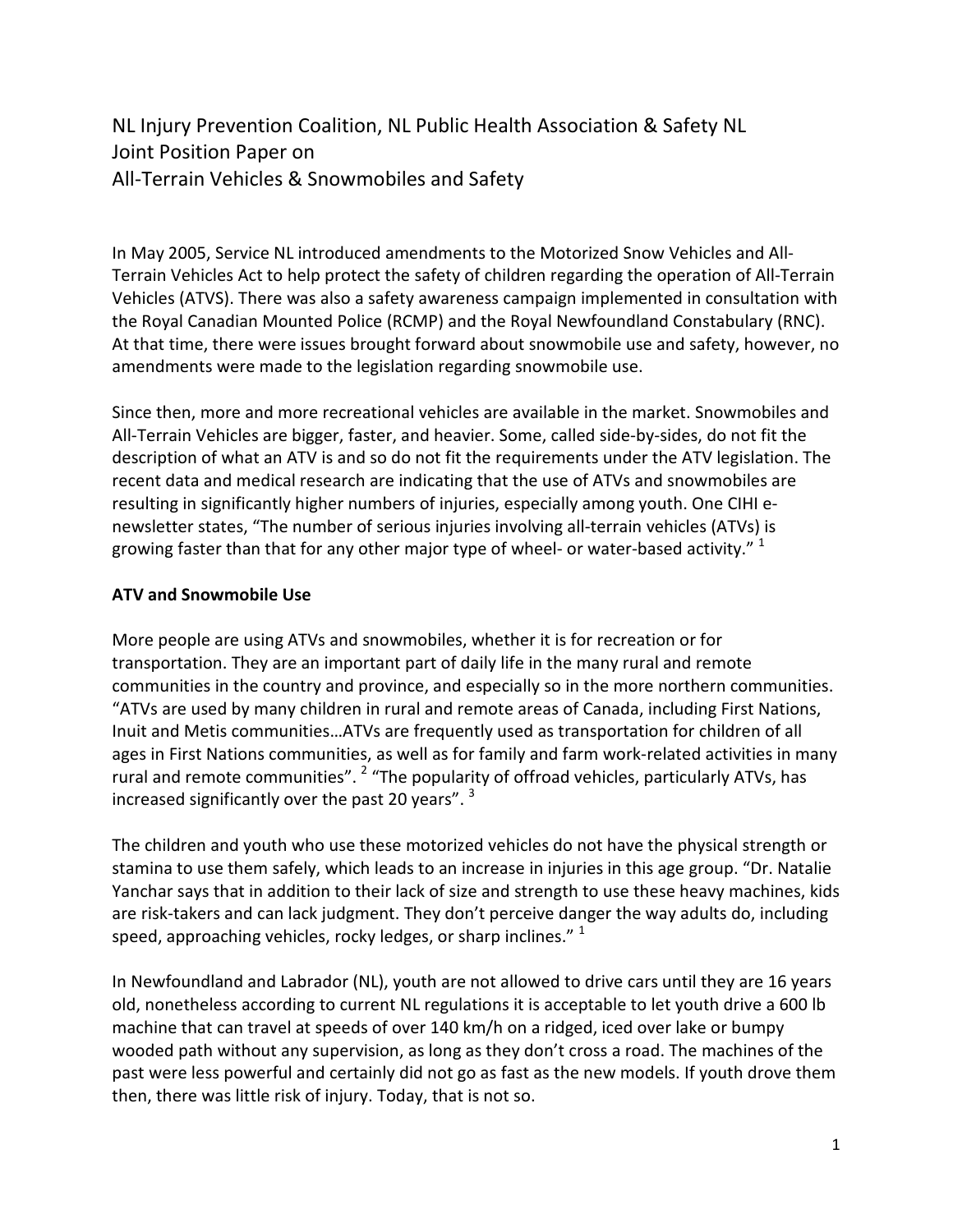#### ATV and Snowmobile Safety

The injuries caused by ATV and snowmobile incidents have steadily increased in recent years. Several published reports indicate that these injuries, especially among children and youth, are significant enough to warrant a closer look at the data and have made recommendations specifically for these causes of injury. 3,4,5,6

The Atlantic Canada -Child and Youth Unintentional Injury Hospitalizations: 10 years in Review report states that the ATV injuries increased by 1.8% annually. The 1-4 year old age group experienced an increase of 3.4% annually, while the 10-14 age group experienced an increase of 1.1% annually. The rate of snowmobile-related hospitalizations for the 10-14 age group remained unchanged. Of the Atlantic provinces, Newfoundland Labrador (NL) had the highest rate of ATV-related injuries, 13.6 hospitalizations/100,000 population. The rate for Canada was 6.8 hospitalizations/100,000 population. Similarly, NL had the highest rate of snowmobilerelated injury (7.6 hospitalizations/100,000 population) of the Atlantic provinces and only second to the Territories in all of Canada. <sup>4</sup>

#### Table 1 - Provincial Comparisons: Hospitalizations, 2004-2013

(Merged tables from Atlantic Canada: Child & Youth Unintentional Injury Hospitalizations, 10 years in Review)

|                                | All-Terrain Vehicles                    | Snowmobiles                             |
|--------------------------------|-----------------------------------------|-----------------------------------------|
| <b>PROVINCE</b>                | Age-stnd Rate per 100,000<br>Population | Age-stnd Rate per<br>100,000 Population |
| Newfoundland &                 |                                         |                                         |
| Labrador                       | 13.6                                    | 7.6                                     |
| Prince Edward Island           | 8.9                                     | 0.9                                     |
| Nova Scotia                    | 7.7                                     | 0.3                                     |
| <b>New Brunswick</b>           | 9.6                                     | 0.5                                     |
| Ontario                        | 3.6                                     | 0.6                                     |
| Manitoba*                      | 9.4                                     | 3.7                                     |
| Saskatchewan                   | 16.5                                    | 3.4                                     |
| Alberta                        | 14                                      | 1                                       |
| <b>British Columbia</b>        | 5.4                                     | 0.5                                     |
| <b>Territories</b>             | 10.4                                    | 10.9                                    |
| CANADA                         | 6.8                                     | 1.1                                     |
| Atlantic Canada                | 9.6                                     | 2                                       |
| *Manitoba rates from 2005-2013 |                                         |                                         |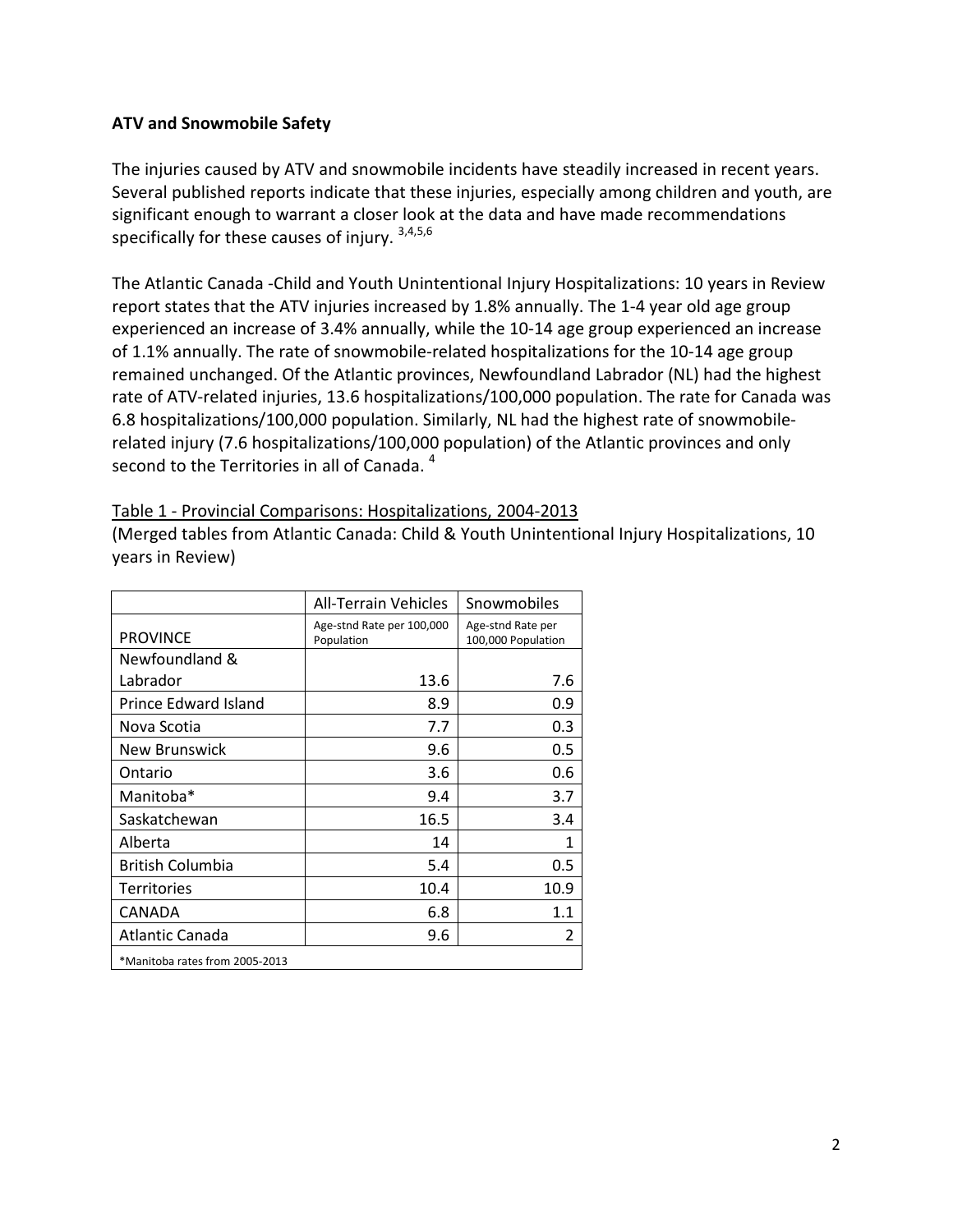



Please also see Appendix A: Snowmobile Laws in Canadian Provinces.

These statistics are mirrored in other reports: in Canada, emergency visits due to ATVs have increased with admission rates of 5.2 times the Canadian Hospitals Injury Reporting and Prevention Program (CHIRPP) average and the median age for ATV emergency cases was less than the legal driving age<sup>5</sup>; in NL, hospitalizations due to ATV and snowmobile incidents had a rate of 27% in 2010, which does not include the deaths, permanent or partial disability figures<sup>6</sup>; the greatest number of injuries was among young men age 15-19<sup>1</sup>. In a span of only two years (2015 & 2016), there were 280 hospitalizations due to offroad vehicle incidents for all ages in NL alone. This does not include the emergency room visits that did not lead to a hospitalization, deaths, or incidents where people did not go to the hospital. In Labrador-Grenfell Health (LGH) region, the most northerly of the regions in the province, the number of hospitalizations due to offroad vehicle incidents was higher than those due to motor vehicle collisions, 47 and 39 respectively!<sup>7</sup>

The risk for injury due to ATVs and snowmobiles increases for children and youth and those living in more northern, rural and remote communities. The risk comes from the offroad vehicle itself, but also from the cultural norms of children using those machines and the availability of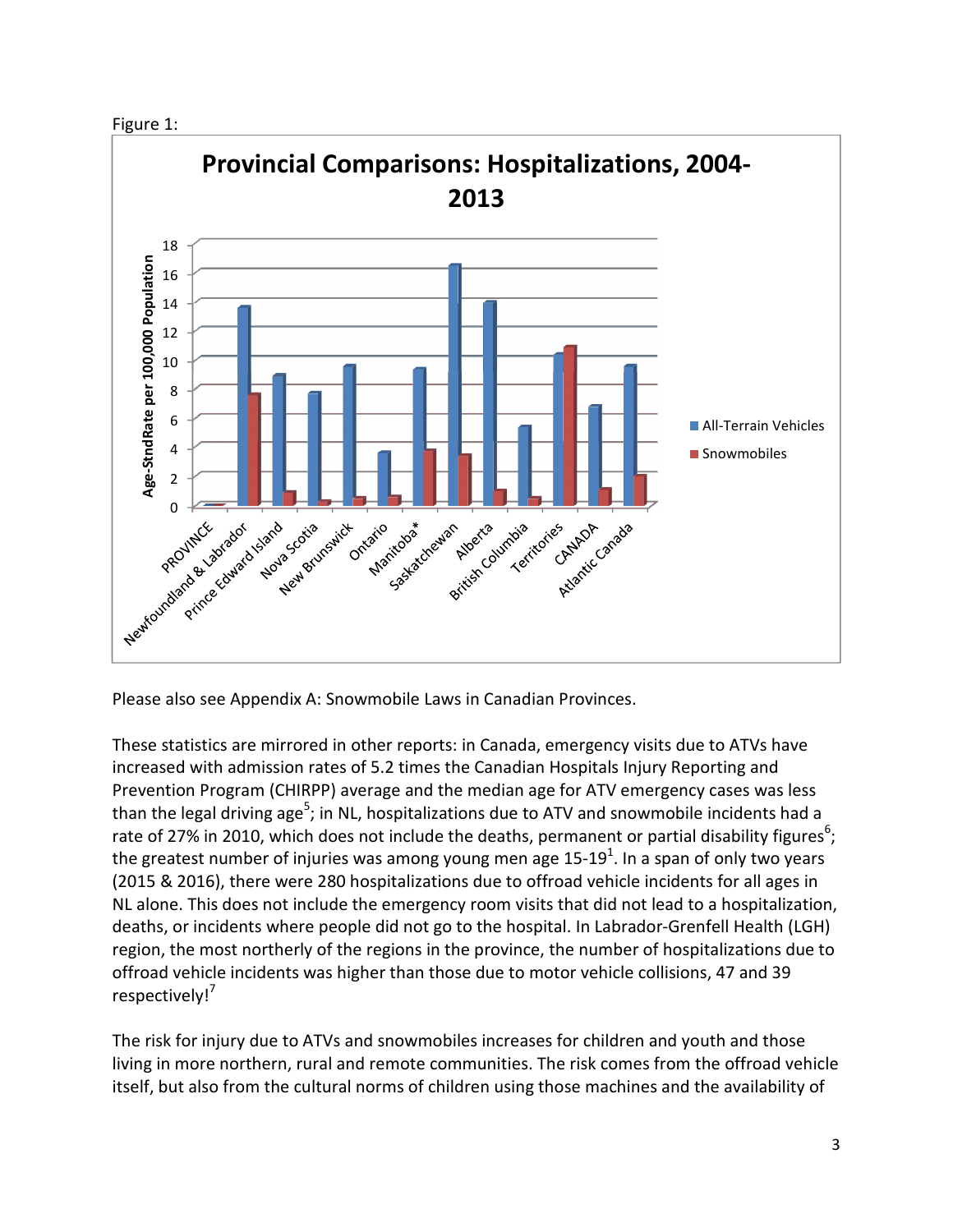appropriate health services  $^{7,8}$ . In the most northerly region of NL (LGH), there were 20 hospitalizations due to offroad vehicles for those under 18 for the years 2015 and 2016, whereas there were only 8 hospitalizations for motor vehicle collisions for that age group<sup>7</sup>. This supports the supposition that children and youth are using these machines much more than vehicles at this point in their lives and are getting injured. Minh T. Do et al. says that hospitalizations for ATV and snowmobiling-related injuries are much higher in the North than that in the rest of Canada combined and that the seriousness of the problem is magnified because of the need for those with serious injuries to be evacuated by air to the nearest major centre<sup>8</sup>. There are communities in NL that have this issue of having to be evacuated by air in order to receive treatment for serious injuries. This of course depends on the inclement weather and may take several hours of flight to get to the destination.

The cost of these injuries is immense, even for a province with a small population in comparison to other provinces. In 2010, ATV and snowmobile-related injuries cost the province of NL a total of \$12 million<sup>6</sup>. This is an amount for injuries that can be prevented. That is an amount that can be saved for a province going through difficult financial times.

Though there is an increased risk for the population of NL because of geography and remoteness, these risks can be lessened. There are recommendations from the Canadian Paediatric Society, the Public Health Association of Canada, Parachute Canada, Child Safety Link, and individual health professionals  $1,2,5,9,10,11$  that provide solid, actionable ways to reduce the injuries due to ATV and snowmobile use. Provinces such as Ontario and Quebec have taken these recommendations and implemented them into their respective legislation regarding offroad vehicles which were amended in 2016 (Appendix A).

A few of the recommendations include imposing an age restriction for the driver of the ATV and snowmobile (16 years and older), mandatory use of an appropriate helmet and protective gear, mandatory safety training, and public education $2,3,9,10$ .

# Regulation

The evidence available about the increase in injuries and the recommendations from so many national injury prevention proponents have influenced other provinces to update their legislation. It is time Newfoundland Labrador followed suit. The current regulation of ATV and snowmobile use, which can be found as the Motorized Snow Vehicles and All-Terrain Vehicles Act, is due for an amendment.

Legislation is only one piece of a coordinated approach to reducing the ATV and snowmobile injuries in our province. However, legislation can be a powerful motivator. In Nova Scotia, one year after "restricting children younger than 14 years of age from operating ATVs, related injuries in that age group declined by one-half"<sup>3</sup>. In 2010, ATV and snowmobile injuries cost the province of Nova Scotia a total of \$11 million<sup>6</sup>. The resulting savings if you correlate the decline in injuries caused by ATVs and snowmobiles as quoted above would be \$5.5 million in that one year.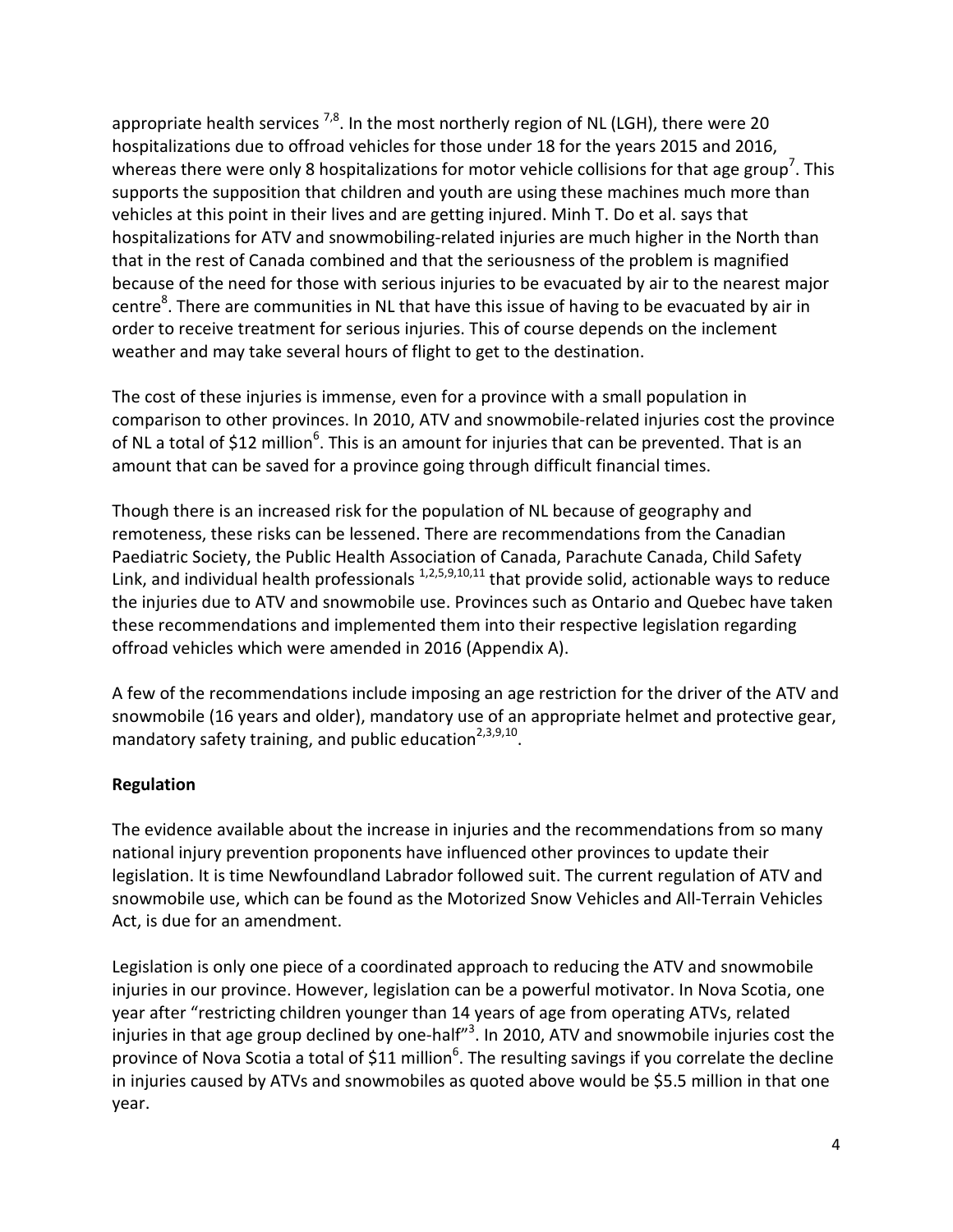Other legislation has had positive effects on society such as smoking legislation, bicycle helmet legislation, and seat belt legislation. Regulation of ATVs and snowmobiles can have the same positive effect. It sends a clear message to our population that these machines need to be handled properly and with respect. Parents and the Community will look more closely at when they allow their children to use these machines.

# **Conclusions**

The evidence is clear – ATVs and snowmobiles are a safety issue in the country and especially in the province of Newfoundland Labrador. Safety promotion is necessary for the general population, but especially children and youth. The injuries are compounded by the province's geography, which cannot be controlled. There can be control over preventing these injuries before they happen. Enhanced legislation and education is essential to creating a culture of safety while utilizing these machines.

# Recommendations

- 1. Legislation:
	- a) Legislate a minimum operator age of 16 years of age for snowmobiles.
	- b) Introduce mandatory helmet use for all off-road vehicles (including snowmobiles, side-by-sides).
	- c) Introduce mandatory driver training and licensing.
	- d) Update the definition of a 'vehicle' in the Motorized Snow Vehicle and All-Terrain Vehicle (MSV-ATV) Act and Regulations to include newer models of off-road vehicles (side-by-sides and youth-model ATVs).
	- e) Remove section 25.(a) MSV-ATV Act and Regulations.
- 2. Education and Awareness:
	- a) Educate the public about the risks associated with ATV and snowmobile use through promotional campaigns (when the Act is amended and another campaign one year later), promotion and offers of community safety programs for ATV and snowmobile use, and partnerships of RCMP, RNC and community or school groups to provide safety presentations in communities.

# References

- 1. Canadian Institute for Health Information. Four-wheeled risk: CIHI data shows ATV injuries continue to rise. https://www.cihi.ca/en/land/four-wheeled-risk-cihi-datashows-atv-injuries-continue-to-rise Accessed October 4, 2017.
- 2. Canadian Paediatric Society. Position Statement: Preventing injuries from all-terrain vehicles. August 2012. https://www.cps.ca/en/documents/position/preventing-injuryfrom-atvs , accessed October 4, 2017.